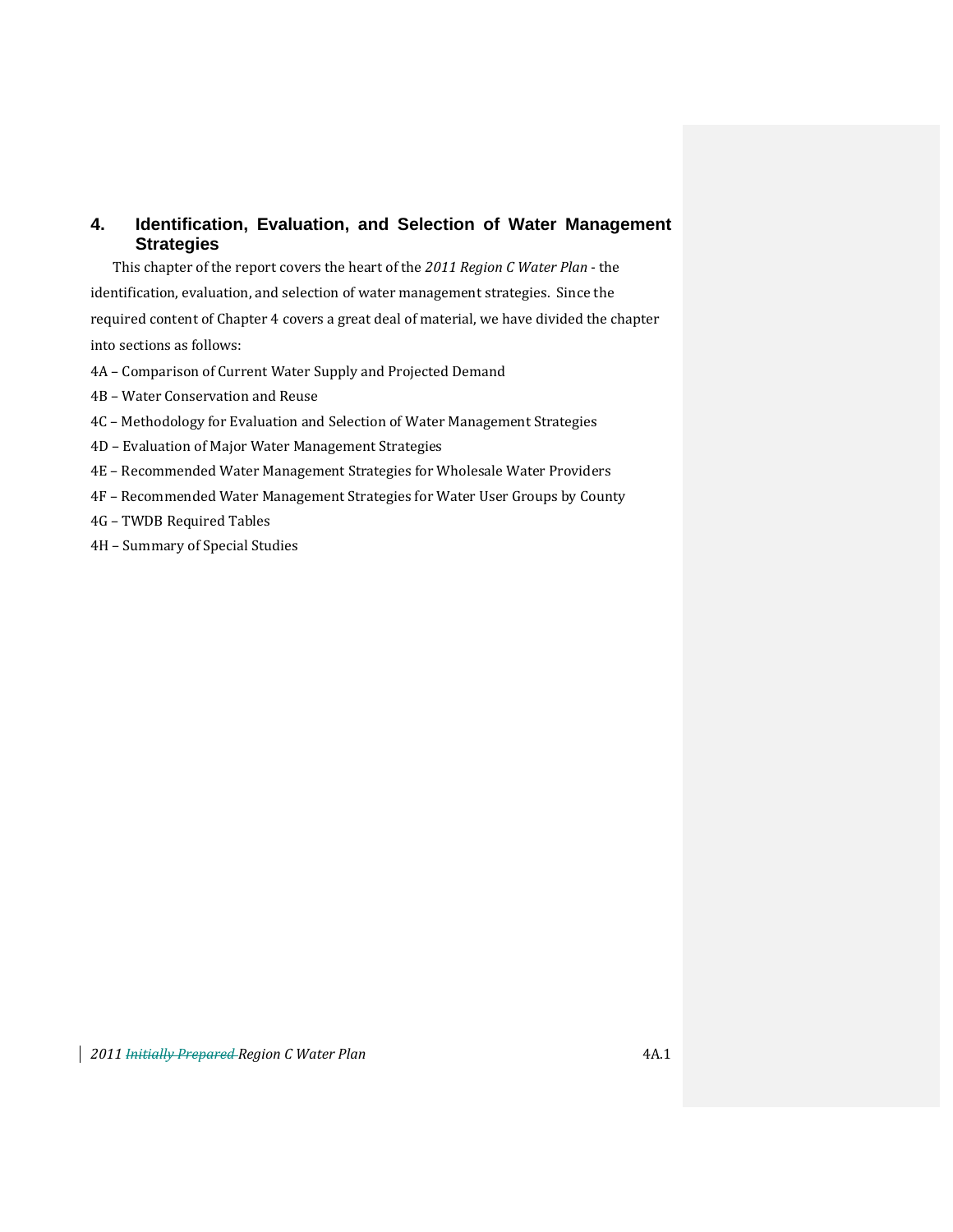## **4A. Comparison of Current Water Supply and Projected Demand**

Texas Water Development Board (TWDB) guidelines require that reserves and needs for additional water supply be determined for each water user group in the region based on the comparison of current water supply and projected demand. The specific surpluses and needs shown should be treated with caution because their development requires certain assumptions:

- TWDB guidelines require that the comparison be based on currently connected supplies, without considering future connection of already developed supplies  $(1)$ .
- The division of existing supplies among users can be made in many ways. For example, the amount of groundwater available in a county on a sustainable basis was divided among users based on historical use and on well capacities. The actual future groundwater use may differ from these assumptions.

The resulting comparison shows the reserves and needs that will exist in Region C if no steps are taken to connect existing water supplies or develop to additional water supplies. This comparison is specifically required by Texas Water Development Board planning guidelines (1). Development of infrastructure to make existing supplies available to users and development of new supplies are treated as water management strategies, and they will be discussed in Sections 4C, 4D, 4E, and 4F.

In the remainder of this section, projected water demands are compared to currently available water supplies, and projected water shortages and reserves are identified for Region C as a whole (Section 4A.1), for wholesale water providers (Section 4A.2), and for water user groups (Section 4A.3). Finally, the projected shortages are summarized (Section 4A.4), and the socio-economic impacts of not meeting the projected shortages are discussed (Section 4A.5).

#### *4A.1 Regional Comparison of Supply and Demand*

Table 4A.1 and Figure 4A.1 summarize the comparison of total currently connected water supply and total projected water demand in Region C, considering all water user groups. If only water user groups with projected shortages (and not reserves) are considered, there is a need for approximately 77,671 acre‐feet per year of additional supply by 2010, growing to a need for 1.55 million acre‐feet per year of additional supply by 2060,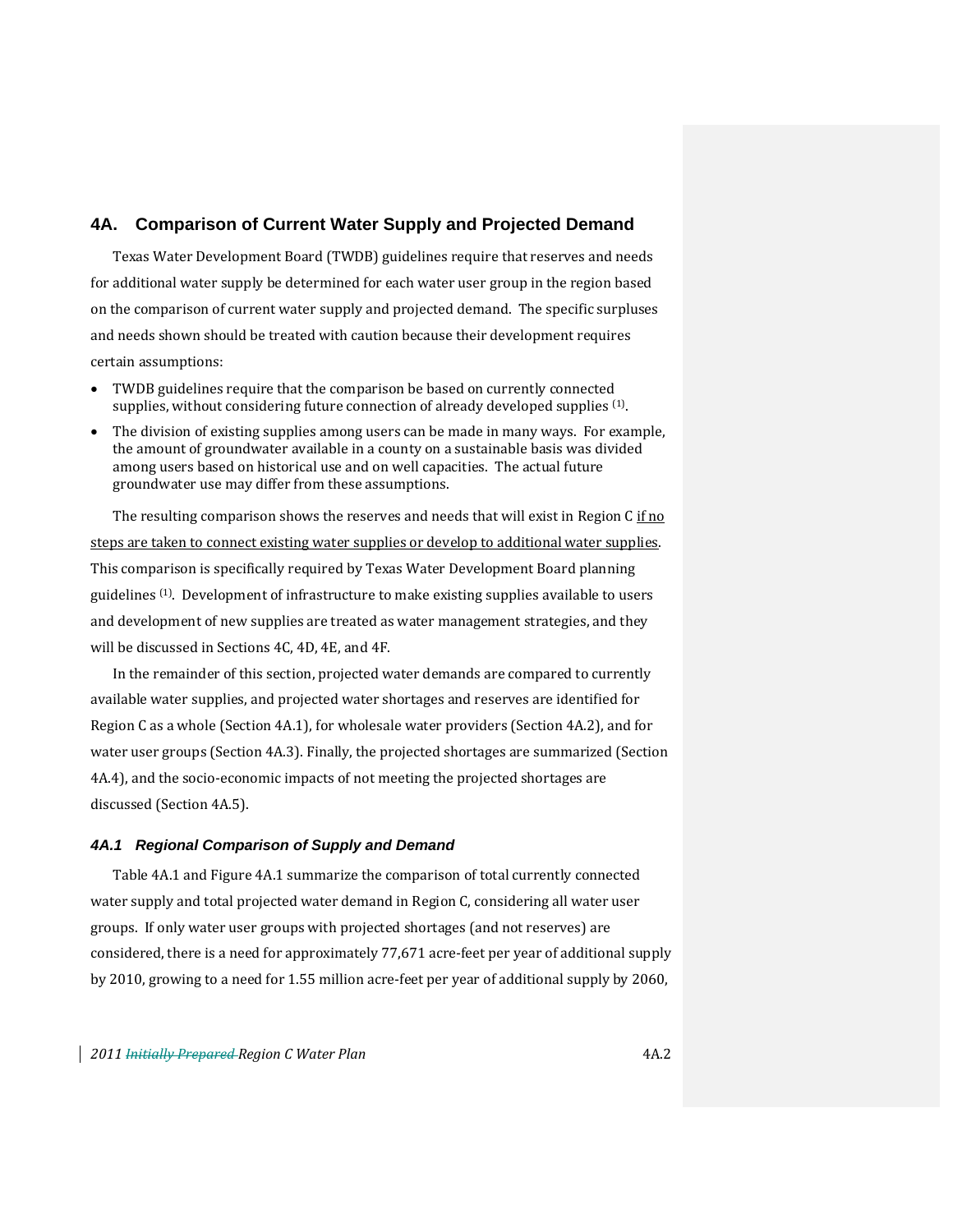| Item                                                                           | 2010      | 2020      | 2030       | 2040       | 2050          | 2060              |
|--------------------------------------------------------------------------------|-----------|-----------|------------|------------|---------------|-------------------|
| Connected Supply in Region C                                                   | 1,799,744 | 1,774,665 | 1,775,510  | 1,786,914  | 1,787,981     | 1,779,896         |
| <b>Projected Demand</b>                                                        | 1,761,353 | 2,078,744 | 2,377,738  | 2,655,102  | 2,942,321     | 3,272,461         |
| Total Regional Reserve or<br>(Need)                                            | 38,391    | (304,079) | (602, 228) | (868, 188) | (1, 154, 340) | (1,492,565)       |
| Regional Reserve or (Need)<br>Considering Only Water User<br>Groups With Needs | (77, 671) | (390,942) | (672, 469) | (931, 670) | (1,212,980)   | (1,549,377)       |
| <b>Counties with Needs</b>                                                     | 3         | $12 - 11$ | $14 - 13$  | $14 - 13$  | $15-14$       | <del>15</del> -14 |
| User Groups with Needs                                                         | 205       | 292       | 308        | 314        | 317           | 319               |

**Table 4A.1 Comparison of Connected Supply with Projected Demand by Decade in Region C** ‐Values in Acre‐Feet per Year‐



**Figure 4A.1 Comparison of Connected Supply with Projected Demand by Decade for Region C**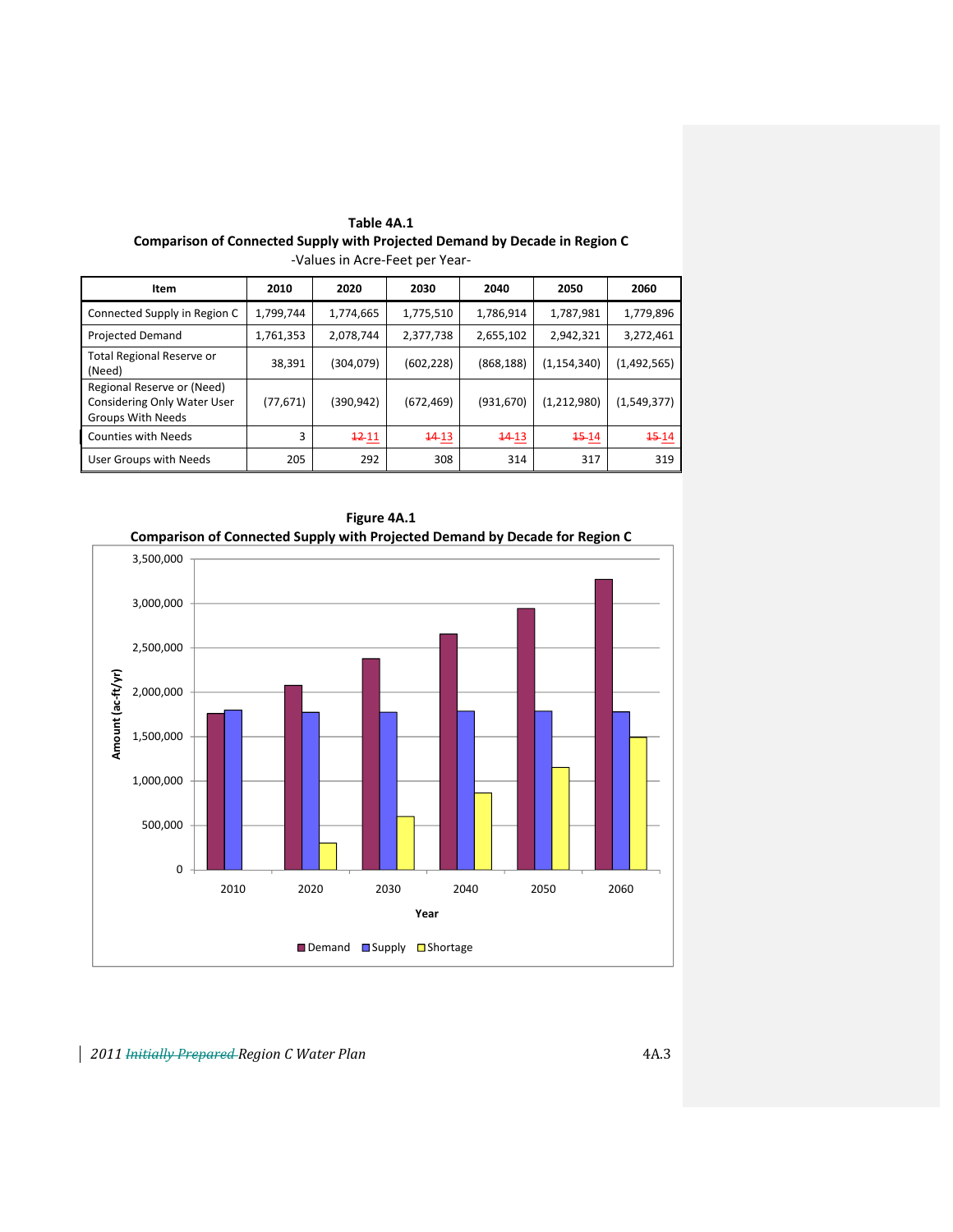

based on currently connected supplies. Figure 4A.2 shows the projected distribution of shortages. Ninety-two percent of the projected shortage in 2060 is for municipal users. It should be noted that most of the "shortages" shown for 2010 are fully met with expected conservation savings which is treated as a water management strategy rather than a currently y available supply.

Table 4A.2 shows the comparison of supply and demands by county. In 2010, Dallas, Rockwall, and Tarrant Counties (3 out of 16 in the region) show a net need for more water. By 2060, only Fannin and Jack Counties show a net surplus. Most of the surplus in Fannin County is attributed to surplus supply for irrigation from run-of-the-river water rights in the Red River Basin. There are seven water user groups with projected 2060 shortages in Fannin County, totaling over 8,000 acre-feet per year. On a regional basis, 319 out of 357 water users in Region C are predicted to have a need for additional water by 2060. In general, the largest water needs are in Collin, Dallas, Denton and Tarrant Counties, with lesser but significant needs in other counties.

The comparison of supply and demand in Table 4A.1 and Figure 4A.1 focuses on currently connected supplies. Region C also has a significant amount of unconnected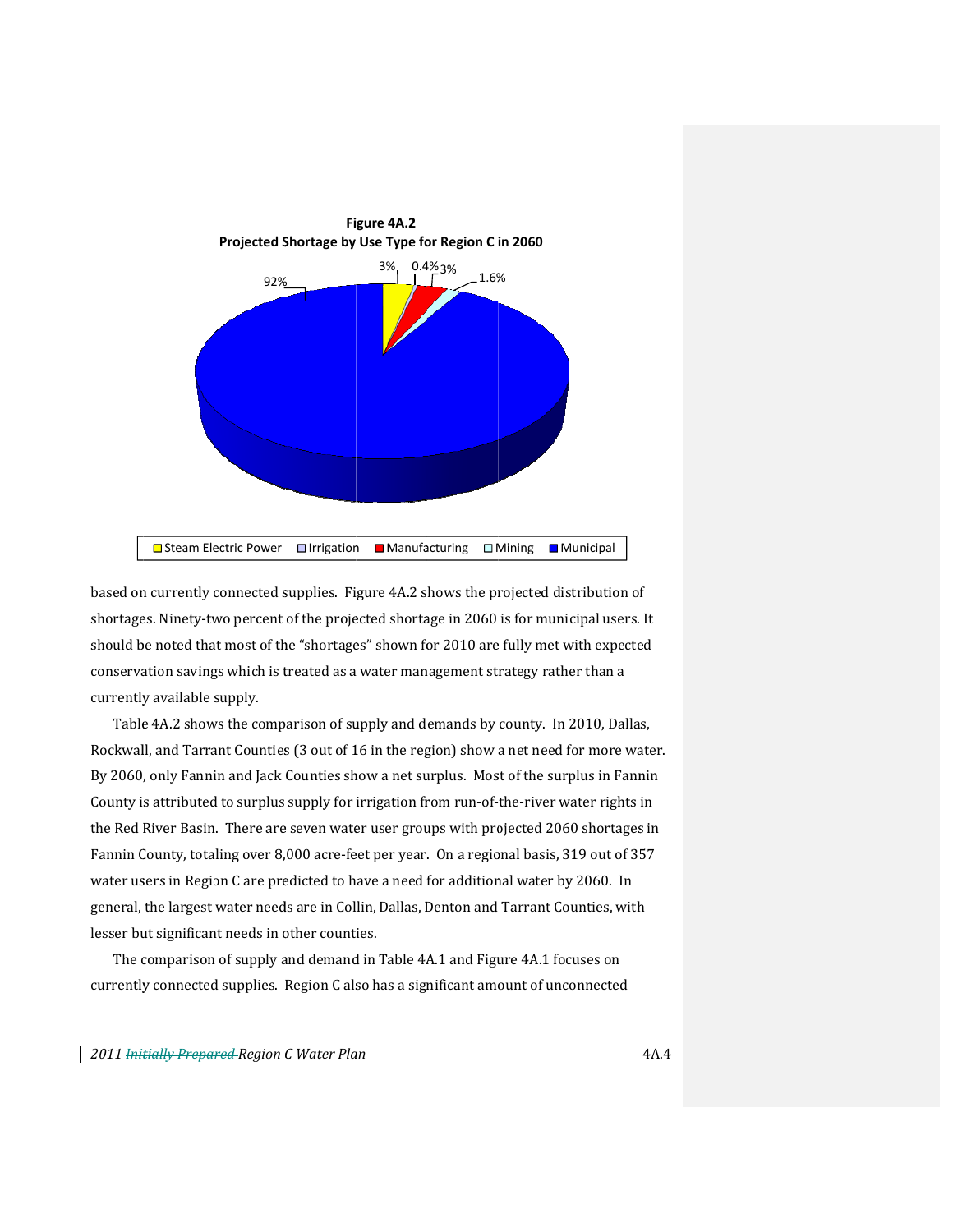supplies that could be made available to the region. An unconnected water supply is an existing and permitted supply that is not currently available due to infrastructure limitations. Table 4A.3 and Figure 4A.3 show the comparison of total supply with demand for Region C, including connected and unconnected supply. By 2030, the projected demand for Region C exceeds total connected and unconnected supply.

## **Table 4A.2 Reserve or (Need) by County for Region C** ‐Values in Acre‐Feet per Year‐

| County       | 2010      | 2020       | 2030      | 2040       | 2050          | 2060        | <b>Formatted Table</b> |
|--------------|-----------|------------|-----------|------------|---------------|-------------|------------------------|
| Collin       | 983       | (54, 228)  | (103,468) | (157, 988) | (213, 648)    | (258, 282)  |                        |
| Cooke        | 97        | (1,062)    | (1, 919)  | (2,643)    | (3,810)       | (4,801)     |                        |
| Dallas       | (28, 507) | (160, 086) | (224,387) | (274, 788) | (338,013)     | (427,978)   |                        |
| Denton       | 7,337     | (43, 987)  | (82, 146) | (117, 509) | (155,003)     | (208,300)   |                        |
| <b>Ellis</b> | 1,279     | (7, 553)   | (13, 884) | (22, 656)  | (34, 033)     | (47, 583)   |                        |
| Fannin       | 29,019    | 22,837     | 16,719    | 14,965     | 12,478        | 9,419       |                        |
| Freestone    | 17,733    | 11,319     | 8,037     | 3,474      | (1,707)       | (7, 736)    |                        |
| Grayson      | 4,085     | (5, 495)   | (14, 402) | (19, 493)  | (24, 718)     | (30,939)    |                        |
| Henderson    | 9,267     | 2,333      | (5, 783)  | (8, 303)   | (11, 149)     | (14, 447)   |                        |
| Jack         | 1,286     | 1,231      | 1,193     | 1,165      | 1,119         | 1,062       |                        |
| Kaufman      | 607       | (7, 387)   | (13, 499) | (19, 741)  | (26, 208)     | (33, 317)   |                        |
| Navarro      | 651       | (7, 415)   | (13, 681) | (14, 232)  | (14, 926)     | (15,860)    |                        |
| Parker       | 2,807     | 4,124      | (4, 327)  | (10, 999)  | (15,909)      | (20, 740)   |                        |
| Rockwall     | (32)      | (6, 276)   | (12,053)  | (17, 412)  | (21, 915)     | (25, 655)   |                        |
| Tarrant      | (9,647)   | (47, 614)  | (124,530) | (199, 147) | (274, 843)    | (365,720)   |                        |
| Wise         | 1,425     | (4,818)    | (14,097)  | (22, 879)  | (32,054)      | (41,687)    |                        |
| Total        | 38,391    | (304,079)  | (602,228) | (868, 188) | (1, 154, 340) | (1,492,565) |                        |

| Table 4A.3                                                                       |
|----------------------------------------------------------------------------------|
| <b>Comparison of Total Connected and Unconnected Supply with Region C Demand</b> |
| Values in Asse Fest non Vear                                                     |

‐ Values in Acre‐Feet per Year ‐

| Item                                                    | 2010      | 2020      | 2030      | 2040                 | 2050                                    | 2060       |
|---------------------------------------------------------|-----------|-----------|-----------|----------------------|-----------------------------------------|------------|
| <b>Total Connected and</b><br>Unconnected Supply        | 2,278,633 | 2,291,412 | 2,304,042 | 2,316,035            | 2,313,494                               | 2,311,818  |
| <b>Total Connected and</b><br><b>Unconnected Supply</b> | 2,335,133 | 2,347,912 | 2,360,542 | 2,374,535            | 2,369,994                               | 2,373,705  |
| Demand                                                  | 1,761,353 | 2,078,744 | 2,377,738 | 2,655,102            | 2,942,321                               | 3,272,461  |
| Reserve/(Need)                                          | 573,780   | 269,168   | (17, 196) | <u>(280,567)</u>     | (572, 327)                              | (898, 756) |
| Reserve/(Need)                                          | 517,280   | 212,668   | (73,696)  | <del>(339,067)</del> | <u>1628 8271</u><br><del>,020,027</del> | (960, 643) |

| <b>Formatted Table</b>                |
|---------------------------------------|
| <b>Formatted Table</b>                |
| Comment [adk1]: Totals from Table 3.1 |

*2011 Initially Prepared Region C Water Plan* 4A.5

 $\overline{\phantom{a}}$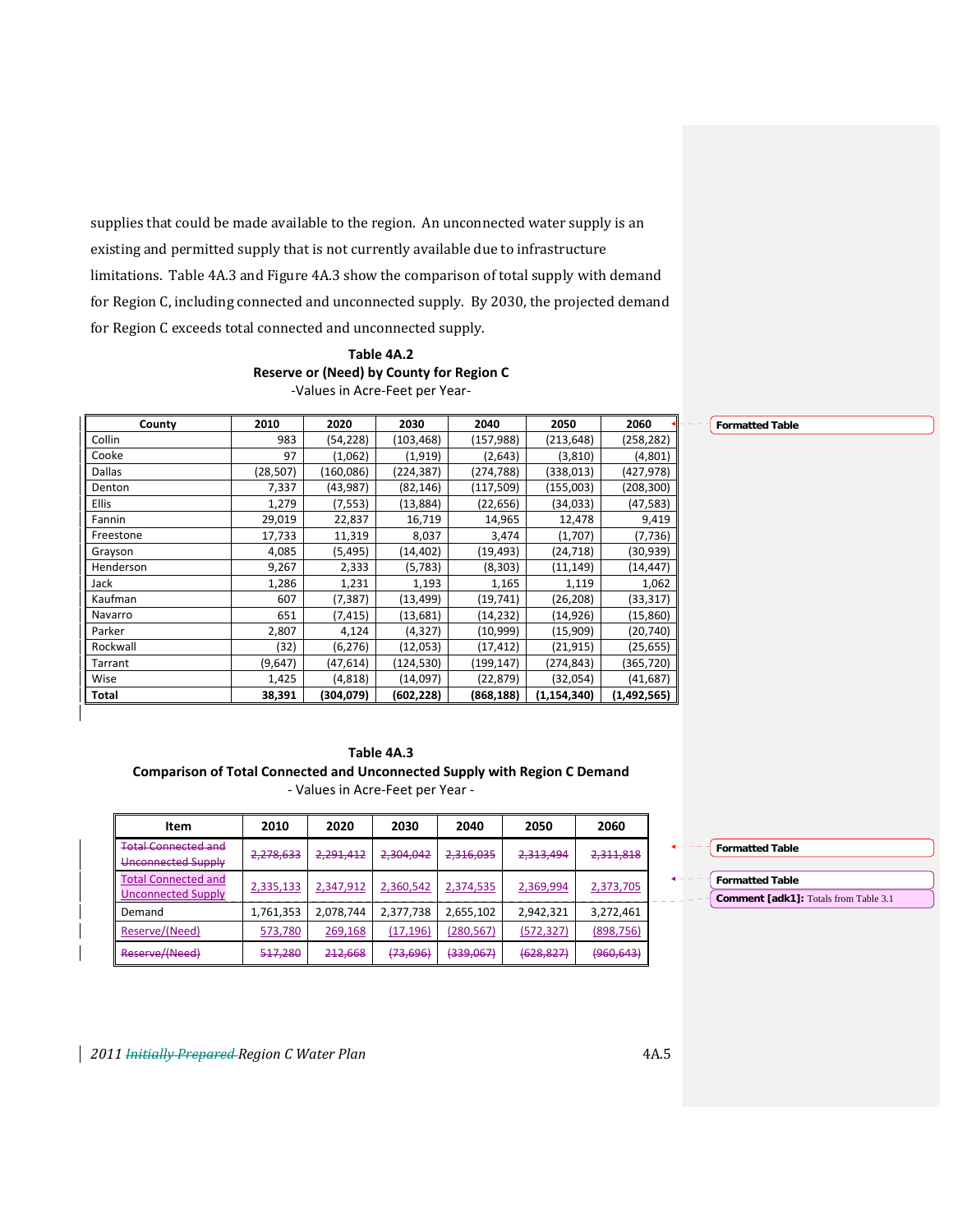## *4A.2 Comparison of Connected Supply and Projected Demand by Wholesale Water Provider*

Under the planning rules, a wholesale water provider (WWP) is defined as an entity that sold or had contracts to sell more than 1,000 acre-feet of water on a wholesale basis in recent years or that is projected to sell more than 1,000 acre-feet per year on a wholesale basis during the planning period (1). The Region C Water Planning Group has designated 41 wholesale water providers for Region C. Table 4A.4 summarizes the comparison of supply and demand and shows the reserves or needs for additional supply for each wholesale water provider. As a group, the wholesale water providers are projected to have a need for additional supply in each decade of the planning period. Steps to meet these projected needs will be discussed in Section 4E.

Two wholesale water providers do not have a projected shortage in Region C within the planning period: Dallas County Park Cities Municipal Utility District and Sulphur River Water District. Five wholesale water providers (Dallas Water Utilities, Tarrant Regional Water District, North Texas Municipal Water District, Trinity River Authority and Upper Trinity Regional Water District) provide water to meet approximately 90 percent of the total demand in Region C.

## *4A.3 Comparison of Connected Supply and Projected Demand by Water User Group*

Projected supplies, demands, reserves, and shortages are summarized for each water user group in Appendix C. As shown on Table 4A.1, there are 319 water user groups with projected water shortages by 2060. These shortages range from 62 acre‐feet per year for the City of Palmer to nearly 257,404252,017 acre-feet per year for the City of Dallas.

Sections 4C through 4F of this report discusses the selection of water management strategies to address the requirements for additional supply. Many water user groups in Region C are served by wholesale water providers, and the needs of these water user groups will be addressed by obtaining additional supplies from the wholesale water providers. Other water user groups will require the development of individual water management strategies to address their needs.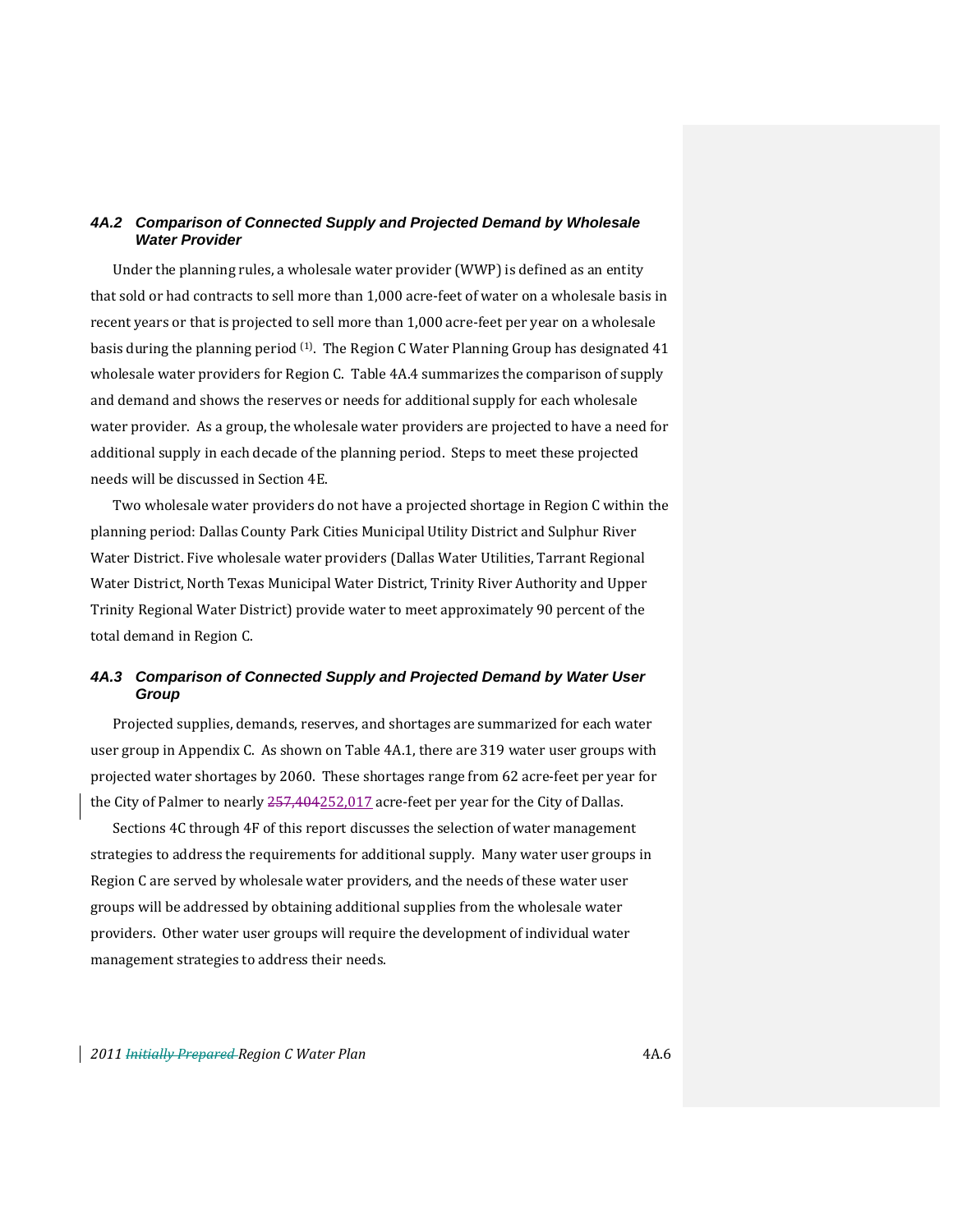

**Figure 4A.3 Comparison of Connected and Unconnected Supply and Demand for Region C**

**Table 4A.4 Reserve or (Need) by Wholesale Water Provider Using Only Connected Supplies** ‐ Values in Acre‐Feet per Year ‐

|                                                      | <b>Projected Needs for Current and Future Customers</b> |            |            |            |            |            |  |  |
|------------------------------------------------------|---------------------------------------------------------|------------|------------|------------|------------|------------|--|--|
| <b>Wholesale Water Provider</b>                      | 2010                                                    | 2020       | 2030       | 2040       | 2050       | 2060       |  |  |
| <b>Dallas Water Utilities</b>                        | (48, 797)                                               | (171, 460) | (207, 076) | (257,089)  | (326, 980) | (445,790)  |  |  |
| <b>Tarrant Regional Water District</b>               | $\Omega$                                                | (49,680)   | (147, 533) | (244, 544) | (351, 389) | (477, 251) |  |  |
| North Texas Municipal Water District                 | 0                                                       | (91, 679)  | (170, 209) | (243, 628) | (313,320)  | (368,061)  |  |  |
| City of Fort Worth                                   | (7,856)                                                 | (36, 230)  | (98, 727)  | (166, 043) | (244,828)  | (340, 031) |  |  |
| <b>Trinity River Authority</b>                       | 0                                                       | 0          | (16, 750)  | (31, 912)  | (51, 767)  | (76, 052)  |  |  |
| Upper Trinity Regional Water District                | (1,744)                                                 | (756)      | (22, 211)  | (48, 242)  | (77, 525)  | (100, 520) |  |  |
| <b>Greater Texoma Utility Authority</b>              | 0                                                       | (10, 574)  | (23, 123)  | (32, 739)  | (43, 849)  | (56,756)   |  |  |
| Dallas County Park Cities Municipal Utility District |                                                         | 0          |            |            | 0          |            |  |  |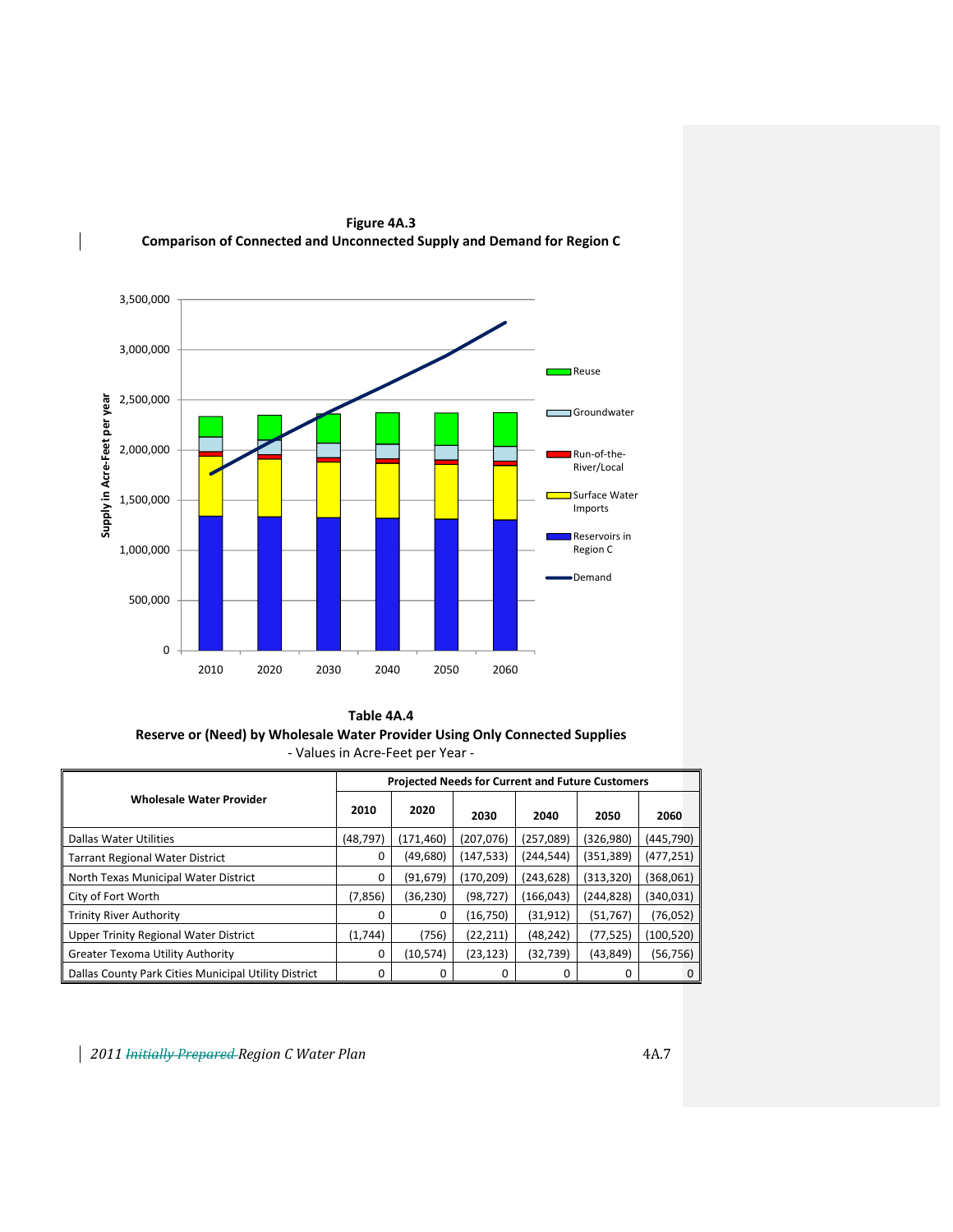## **Table 4A.4, Continued**

| <b>Wholesale Water Provider</b>              |             | <b>Projected Needs for Current and Future Customers</b> |           |            |             |            |
|----------------------------------------------|-------------|---------------------------------------------------------|-----------|------------|-------------|------------|
|                                              | 2010        | 2020                                                    | 2030      | 2040       | 2050        | 2060       |
| City of Corsicana                            | $\mathbf 0$ | (6,932)                                                 | (13, 241) | (14, 152)  | (15, 298)   | (16, 760)  |
| Sabine River Authority                       | (94, 103)   | (97, 032)                                               | (99, 960) | (102, 888) | (105, 817)  | (108, 745) |
| Sulphur River Water District                 | 0           | 0                                                       | 0         | 0          | $\mathbf 0$ | $\Omega$   |
| Upper Neches River Municipal Water Authority | (2,677)     | (4,708)                                                 | (6,740)   | (8, 773)   | (10, 808)   | (12, 843)  |
| Argyle Water Supply Corporation              | 0           | (2,069)                                                 | (3, 436)  | (4,070)    | (4, 731)    | (5, 316)   |
| City of Arlington                            | (2, 330)    | (7, 541)                                                | (20, 225) | (30, 982)  | (39,035)    | (46,678)   |
| <b>Athens Municipal Water Authority</b>      | 0           | (3,090)                                                 | (3, 722)  | (4, 439)   | (5, 374)    | (6, 527)   |
| Bartonville Water Supply Corporation         | (43)        | (1, 271)                                                | (1,639)   | (1,834)    | (2,004)     | (2, 136)   |
| <b>Bolivar Water Supply Corporation</b>      | $\Omega$    | (1,006)                                                 | (3,095)   | (6,588)    | (10,629)    | (14, 321)  |
| Dallas County WCID #6                        | (211)       | (680)                                                   | (793)     | (932)      | (1, 111)    | (1, 374)   |
| City of Denton                               | 0           | (2, 396)                                                | (12, 834) | (25, 014)  | (38,030)    | (64,009)   |
| East Cedar Creek Freshwater Supply District  | (72)        | (235)                                                   | (732)     | (1, 179)   | (1,633)     | (2, 138)   |
| City of Ennis                                | 0           | (93)                                                    | (569)     | (1,632)    | (4, 154)    | (6, 399)   |
| City of Forney                               | (38)        | (1, 358)                                                | (2,673)   | (3,926)    | (5, 287)    | (6, 649)   |
| City of Gainesville                          | (130)       | (1, 332)                                                | (2,047)   | (2,794)    | (3,891)     | (4,897)    |
| City of Garland                              | (758)       | (8,608)                                                 | (13,989)  | (17, 470)  | (20, 531)   | (22, 685)  |
| City of Grand Prairie                        | (1, 972)    | (22, 616)                                               | (24, 775) | (27, 405)  | (30, 785)   | (33, 211)  |
| Lake Cities Municipal Utility Authority      | 0           | (1,625)                                                 | (2, 224)  | (2, 579)   | (2,690)     | (2,750)    |
| City of Mansfield                            | (531)       | (12, 498)                                               | (21,354)  | (26, 291)  | (29,979)    | (33, 663)  |
| City of Midlothian                           | (234)       | (12, 270)                                               | (15,003)  | (17, 422)  | (20,069)    | (22, 735)  |
| Mustang Special Utility District             | (27)        | (2,023)                                                 | (3,251)   | (5, 101)   | (7,079)     | (9,041)    |
| City of North Richland Hills                 | (139)       | (1, 448)                                                | (4,073)   | (6, 186)   | (7, 957)    | (9,612)    |
| City of Princeton                            | (30)        | (746)                                                   | (1,611)   | (3,041)    | (5,507)     | (8,688)    |
| Rockett Special Utility District             | 0           | (1,749)                                                 | (4, 105)  | (5, 372)   | (6,088)     | (6, 289)   |
| City of Rockwall                             | (109)       | (3, 332)                                                | (6, 420)  | (9, 292)   | (11, 123)   | (12,184)   |
| City of Seagoville                           | (228)       | (976)                                                   | (1, 376)  | (1, 911)   | (2,626)     | (3,666)    |
| City of Sherman                              | 0           | (2,526)                                                 | (5, 523)  | (8,696)    | (12, 334)   | (17, 358)  |
| City of Terrell                              | (46)        | (2, 304)                                                | (4,996)   | (7,892)    | (10, 454)   | (13,021)   |
| Walnut Creek Special Utility District        | (88)        | (1, 380)                                                | (4, 384)  | (6, 645)   | (8,040)     | (9, 384)   |
| City of Waxahachie                           | 0           | (220)                                                   | (1,065)   | (4, 739)   | (11,022)    | (16, 694)  |
| City of Weatherford                          | (226)       | (410)                                                   | (1, 451)  | (2,767)    | (4,075)     | (5, 559)   |
| West Cedar Creek Municipal Utility District  | (603)       | (1, 564)                                                | (2, 375)  | (3, 124)   | (4,086)     | (5, 299)   |
| Wise County Water Supply District            | (25)        | (390)                                                   | (1, 143)  | (1, 947)   | (3,003)     | (3, 824)   |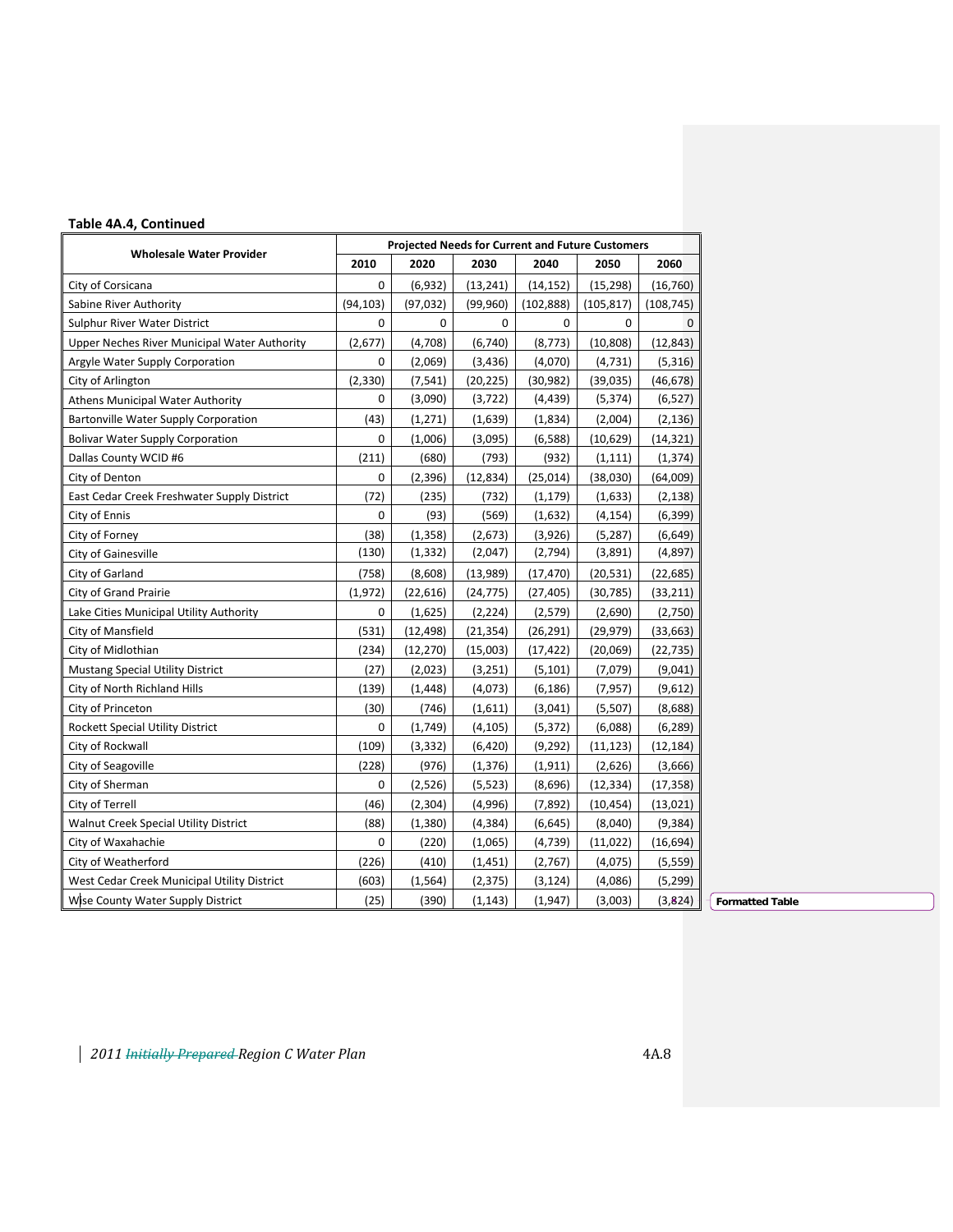#### *4A.4 Summary of Projected Water Shortages*

- If no new supplies are developed, the total of projected shortages in Region C is 77,671 acre-feet per year by 2010, growing to  $4,554,7641,549,377$  acre-feet per year by 2060.
- Many of the shortages in 2010 are fully addressed by water conservation measures.
- There are substantial unconnected supplies in Region C that could be made available by completing water transmission facilities.
- The number of Region C counties with net needs for more water changes from 3 out of 16 counties in 2010 to 14 out of 16 counties in 2060.
- There are 357 individual water user groups in Region C. Of these, 205 water user groups are projected to need more supply in 2010, growing to 319 water user groups by 2060.
- Many Region C water suppliers depend on the region's wholesale water providers for all or part of their supplies. All but two of the wholesale water providers will need to develop additional supplies by 2060.

#### *4A.5 Socio-Economic Impacts of Not Meeting Projected Shortages*

If no additional water supplies are developed, Region C will face substantial shortages in water supply over the next 50 years. The Texas Water Development Board (TWDB) provides technical assistance to regional water planning groups in the development of specific information on the socio‐economic impacts of failing to meet projected water needs. This information is presented in Appendix N. analysis will be performed after the *2011 Initially Prepared Region C Water Plan* is submitted to TWDB for review. The results will be presented in Appendix N of the final plan. A summary of the TWDB's socioeconomic report-report <sup>(2)</sup> will beis presented in this section. The TWDB analysis of socio-economic impacts is based on information on potential **Formatted:** Superscript **Formatted:** Left

shortages in Region C provided to the TWDB by Region C-in July 2010. Table 4A.5 and Figures 4A.4 and 4A.5 summarize the TWDB's analysis of the impacts of a severe drought occurring in a single year at each decadal period in Region C. It was assumed that all of the projected shortage was attributed to drought. Under these assumptions, the TWDB's findings can be summarized as follows:

With the projected shortages, the region's projected 2060 population would be reduced by approximately 2 percent.

**Formatted:** Highlight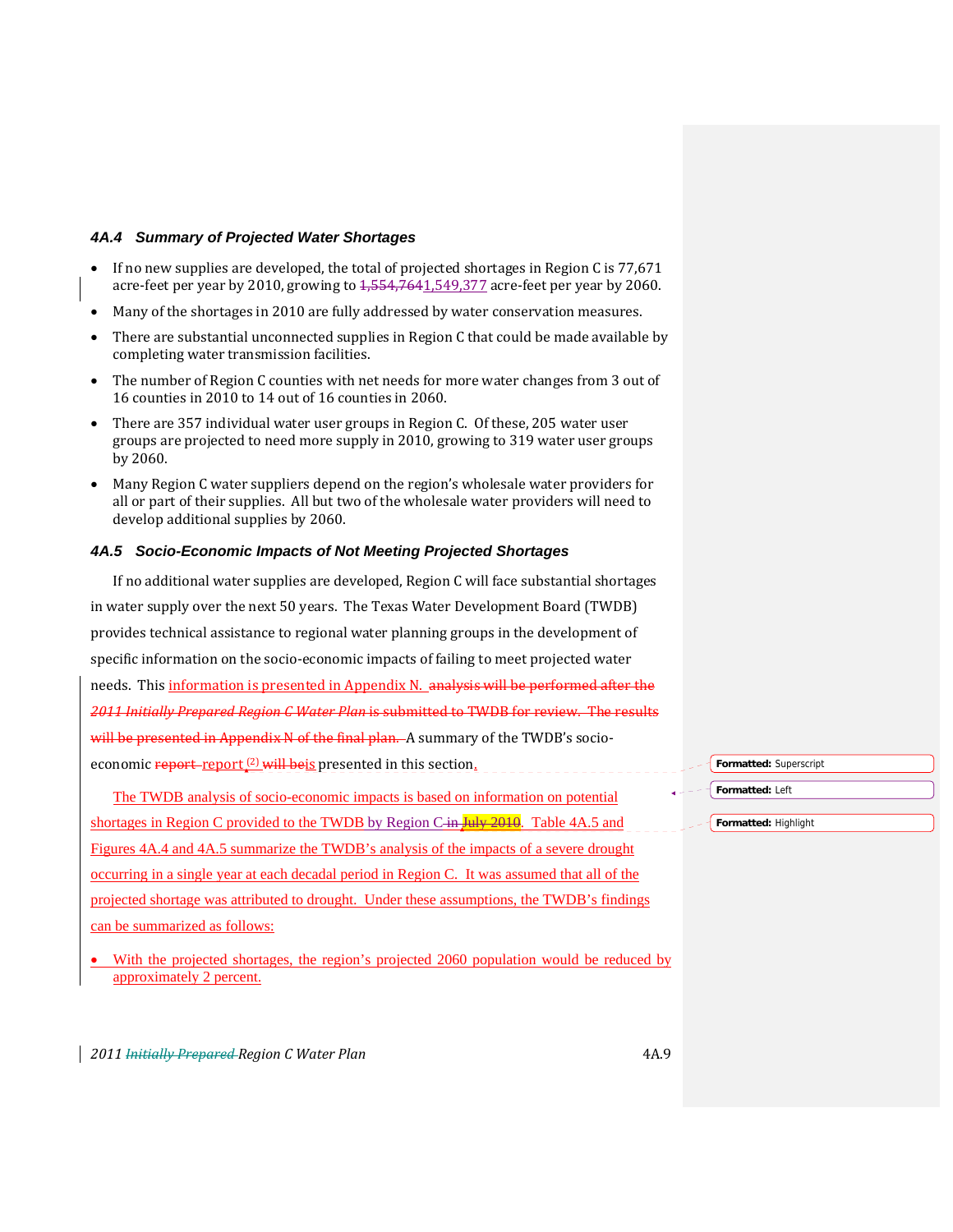- Without any additional supplies, the projected water needs would reduce the region's projected 2060 employment by nearly 547,000 jobs.
- Without any additional supplies, the projected water needs would reduce the region's projected annual income and taxes in 2060 by over \$64 billion.
- The monetary value of domestic water shortages in 2060 is \$11.7 billion.
- The lost water utility revenues (municipal sector only) in 2060 are \$3.5 billion.

The projected impact on population and jobs over the planning period is shown on Figure 4A.4.<sup>4</sup> + - - {Formatted: Line spacing: 1.5 lines The impacts to income and local and state taxes are shown on Figure 4A.5.

It is important to note that this socio-economic impact analysis only considers a severedrought occurring in a single year. A drought several years long would have an even greater impact on the region. **Formatted:** Indent: First line: 0.25", Line spacing: 1.5 lines

| Socio-Economic Impacts in Region C of Not Meeting Projected Demands |                                |                                                      |                  |                                    |  |  |  |
|---------------------------------------------------------------------|--------------------------------|------------------------------------------------------|------------------|------------------------------------|--|--|--|
| <u>Year</u>                                                         | <b>Income</b><br>(\$ Millions) | <b>State and Local</b><br><b>Taxes (\$ Millions)</b> | <b>Jobs Lost</b> | <b>Population</b><br><b>Losses</b> |  |  |  |
| <u>2010</u>                                                         | \$2,682.23                     | \$129.50                                             | 23,808           | 12,490                             |  |  |  |
| 2020                                                                | \$6,668.39                     | \$340.74                                             | 52,165           | 28,278                             |  |  |  |
| 2030                                                                | \$15,687.26                    | \$847.87                                             | 131,257          | <u>73,478</u>                      |  |  |  |
| 2040                                                                | \$24,553.45                    | \$1,287.96                                           | 206,836          | 111,021                            |  |  |  |
| 2050                                                                | <u>\$33,440.87</u>             | \$1,671.87                                           | 270,935          | <u>148,215</u>                     |  |  |  |
| 2060                                                                | \$61,457.79                    | \$3,059.54                                           | 546,676          | 244.179                            |  |  |  |

**Table 4A.5**



**Formatted:** Font: +Body, Bold

**Formatted:** Normal, Centered, Space After: 6

**Formatted Table** 

pt

**Formatted:** Left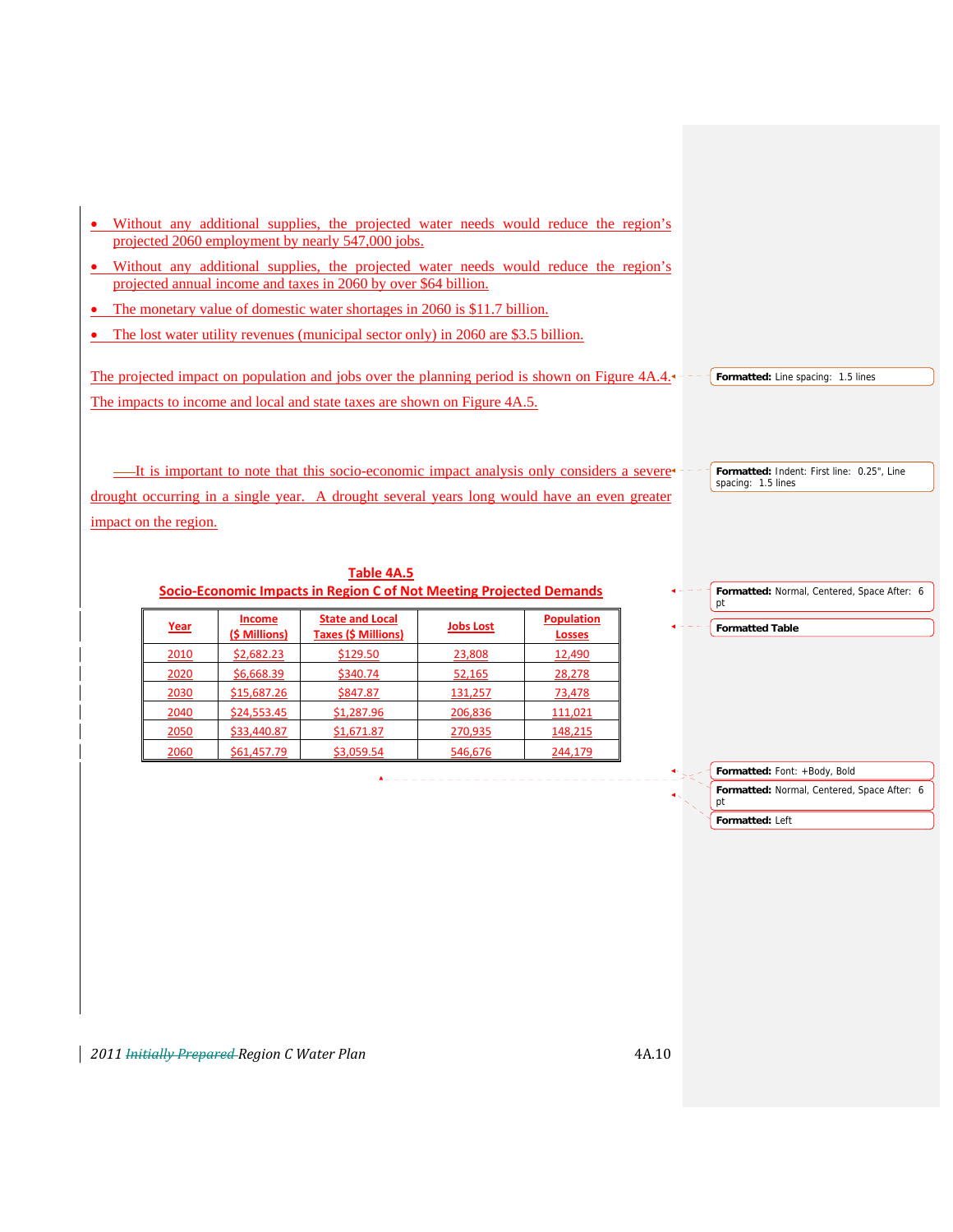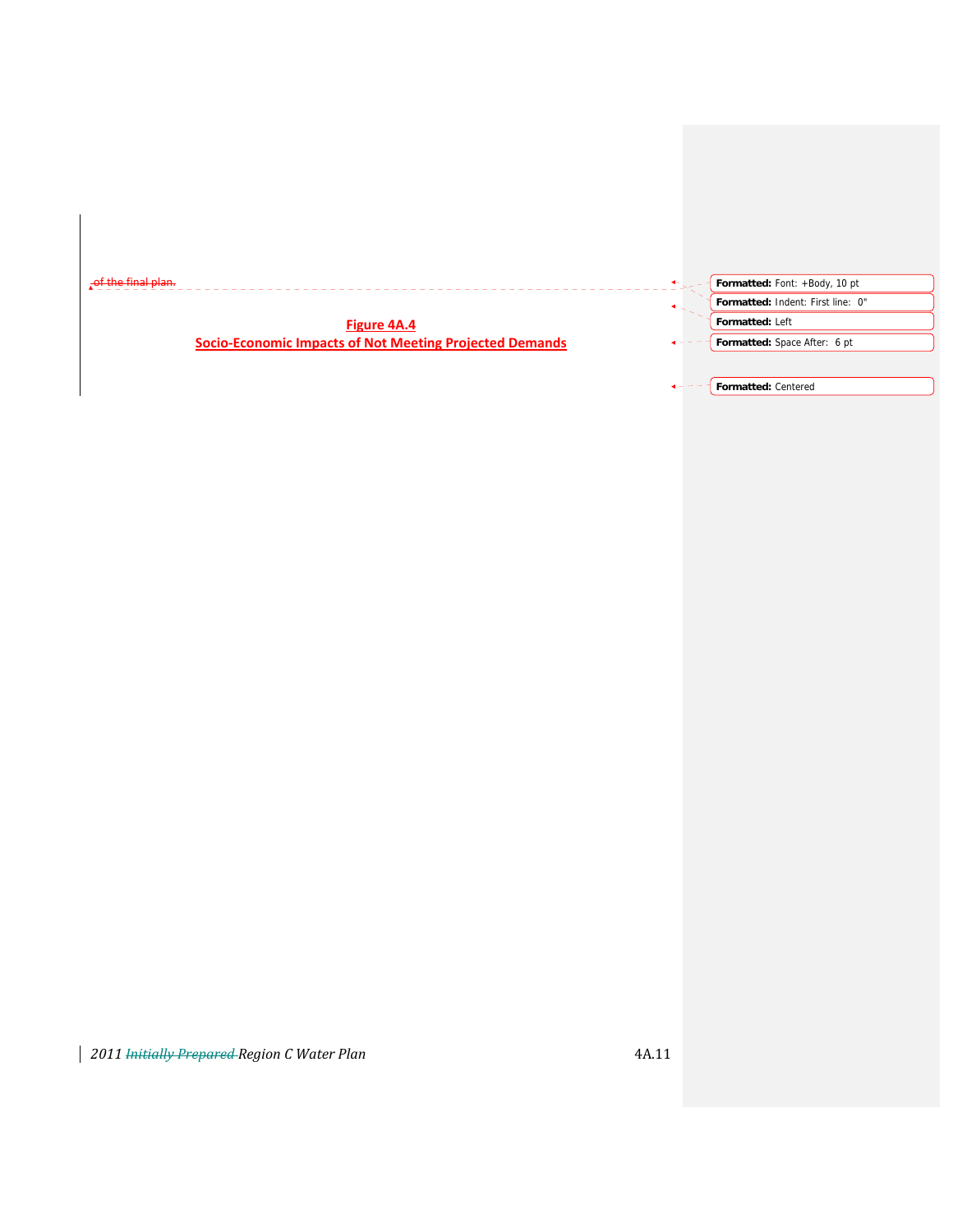



## **Figure 4A.5**



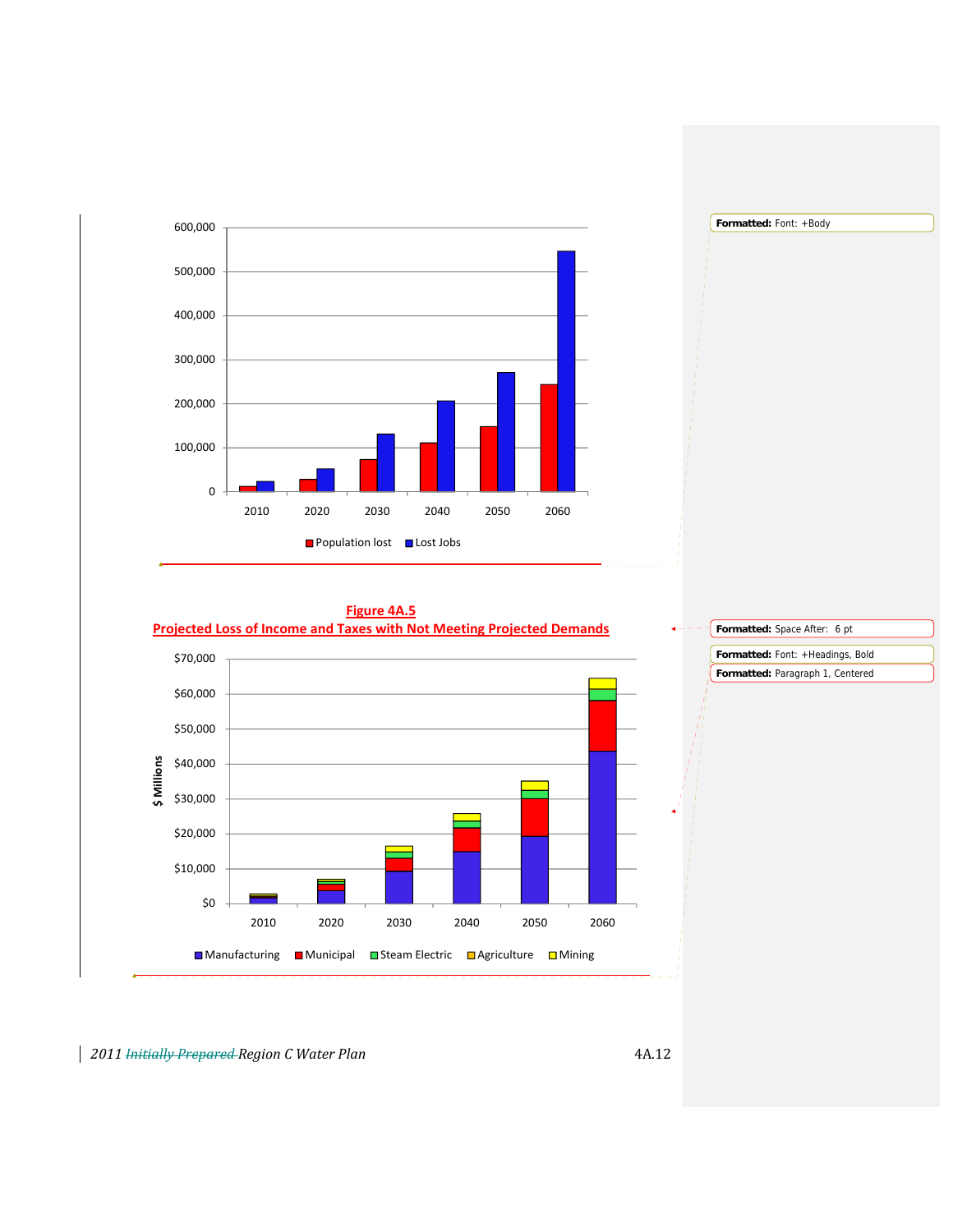## **SECTION 4A LIST OF REFERENCES**

- (1) Texas Water Development Board, *Exhibit C General Guidelines for Regional Water Plan Development (20072011)*, Austin, [Online] Available URL: http://www.twdb.state.tx.us/wrpi/rwp/docu.htm, September 8, 2008.
- (2) Texas Water Development Board, *Economic Impacts of Projected Water Shortages for the Region C Regional Water Planning Area,* Austin, July 2010 (Revised 1 September,  $2010$ ).